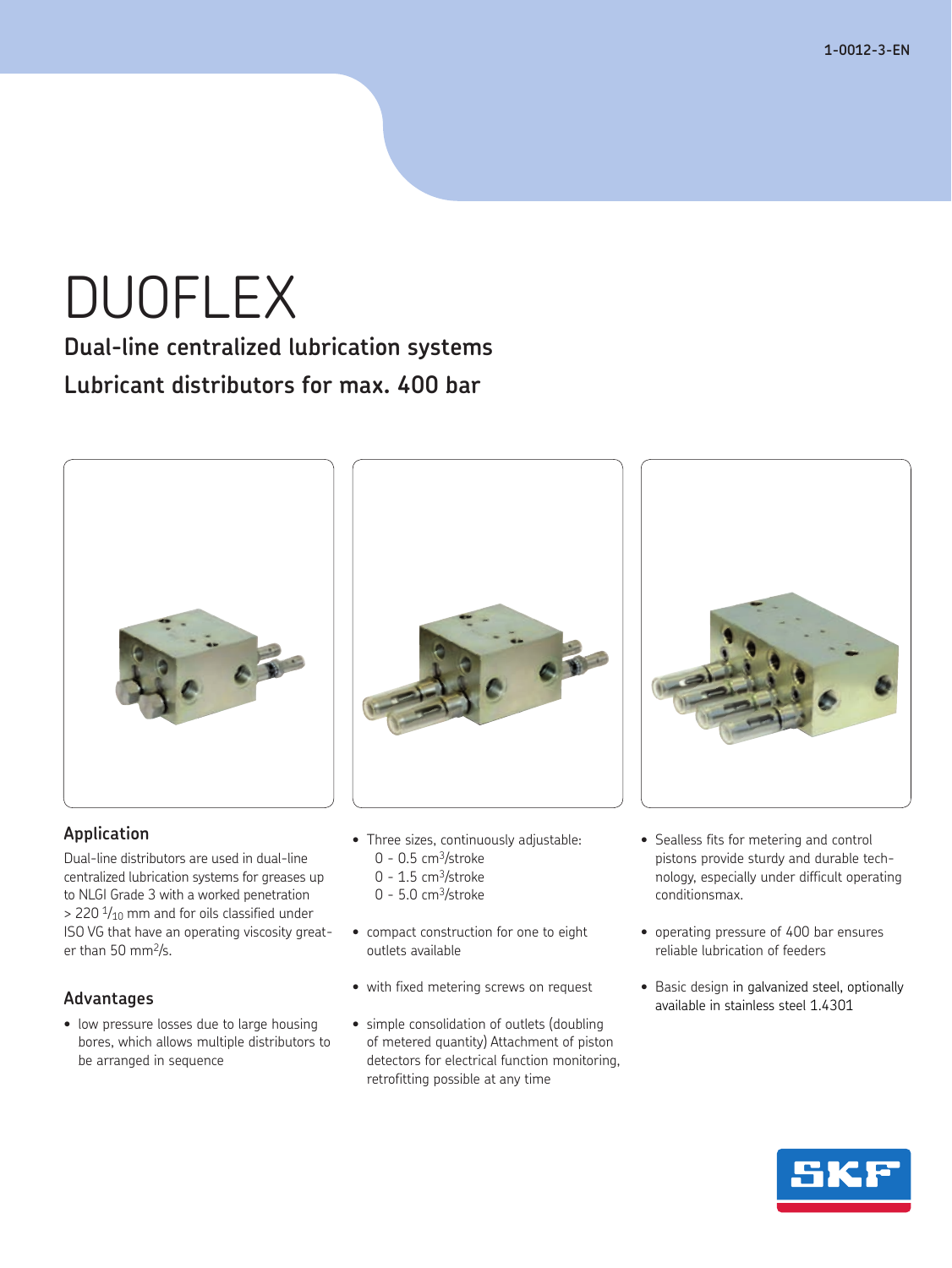### **General Information**

In contrast to single-line or progressive systems, dual-line systems are designed with two simultaneous feed lines.

A complete lubrication cycle consists of two half cycles, with the feed pump (1) applying pressure consecutively to main feed line 1 then 2.

A changeover valve (2) is required for control and a discharge pressure switch (3) is required for monitoring each completed half cycle.

### **Lubrication interval process in full cycle**

During the lubrication pause, the metering and control pistons are located in their respective end position.

The following description of the process relates to the left end position.

### **First half cycle**

As soon as pressure is applied to main feed line 1 by the change-over of the dual-line system and main feed line 2 is simultanously relieved, the control piston and then the metering piston move to their respective right end position. This pushes the lubricant pressed out of the metering piston through the control piston's ring groove to the right outlet. The quantity of lubricant pressed out of the control piston relieves into main feed line 2. The lubricant pressure in main feed line 1 is retained until change-over of the dual-line system is actuated.

### **Second half cycle**

After change-over is actuated, main feed line 2 is pressurized and main feed line 1 is relieved during the second half cycle.

The control piston and then the metering piston are now moved back into their initial position (left). This pushes the lubricant pressed out of the metering piston through the control piston's lower ring groove to the left outlet.

The quantity of lubricant pressed out of the control piston relieves into main feed line 1. The lubricant pressure in main feed line 2 is retained until change-over of the dual-line system is actuated again.

The metering piston in the standard version is equipped with a visual indicator pin, an adjusting screw for delivery volume 0 - 100% and a protective cap.

Lubricant distributors with fixed metering screws are recommended for extreme loads (contamination, vibrations).

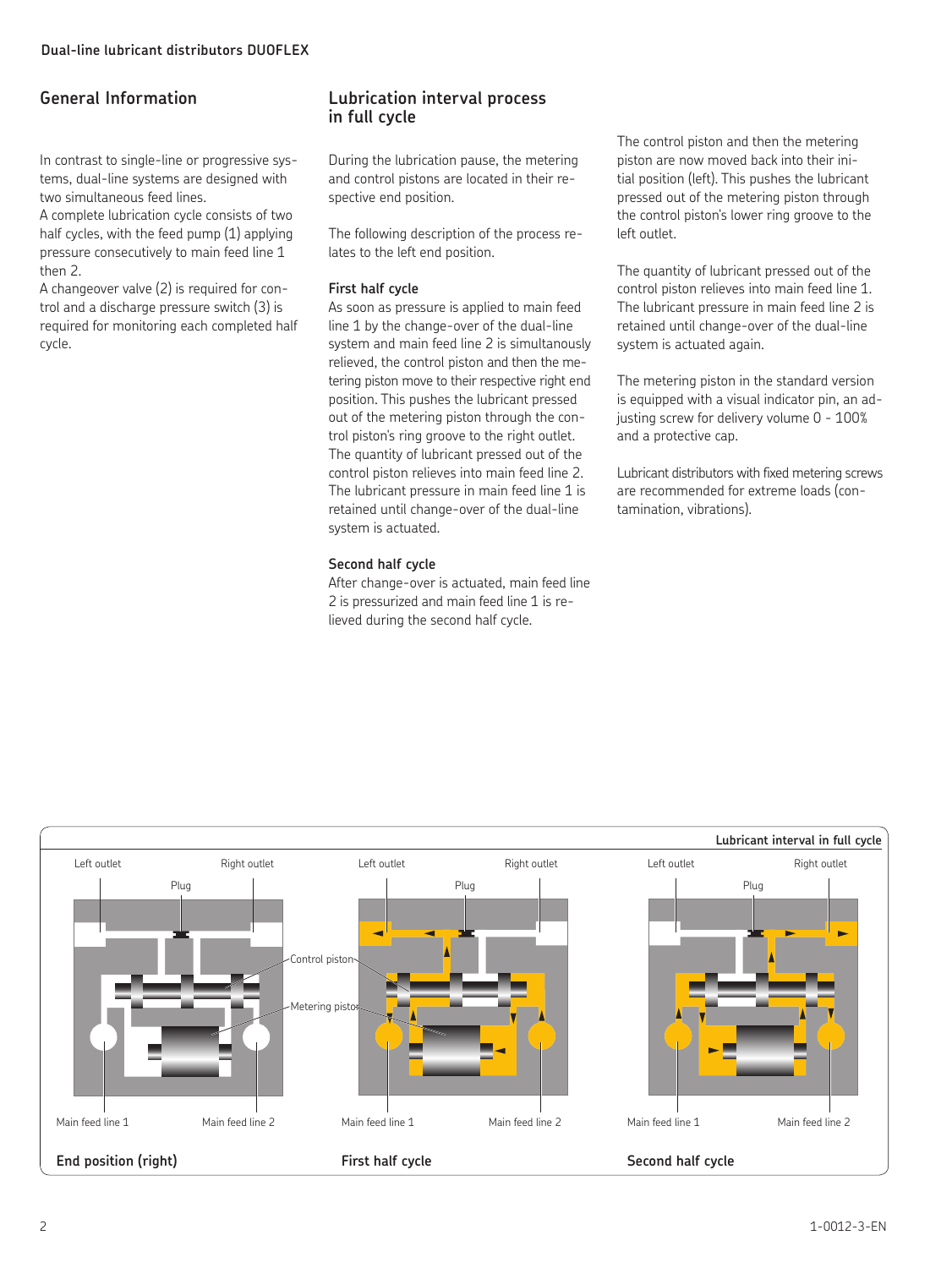### **Function monitoring**

The dual-line distributor can be monitored visually or electrically.

The distributor can be monitored visually using the indicator pin on each metering piston. The indicator pin is directly connected to the metering piston. This allows the function of the metering piston to be monitored visually. Electrical function monitoring is optional using a piston detector. To do this, the piston detector is screwed into the bore hole and actuated directly by the piston. This means the moving parts do not need to be sealed. Visual monitoring is omitted on distributors with fixed metering volumes. Monitoring can be performed using the piston detector.Each pair of outlets is usually equipped with visual or electrical monitoring.



Outlets need to be consolidated in case of applications with increased lubrication requirements or dual-line distributors with an uneven number of outlets. Removing the plug (hexagon socket WAF 3) allows the delivery rates for both opposite lubricant outlets to be consolidated into one outlet. The unused outlet needs to be closed using a screw plug with a washer.

|                               | Accessories |
|-------------------------------|-------------|
| <b>Designation</b>            | Order no.   |
| Screw plug with               |             |
| washer for consolidating      |             |
| 2 outlets                     |             |
| G 1/4" steel, galvanized      | 466-416-001 |
| G 1/4" stainless steel 1.4301 | 835-330-00  |
|                               |             |

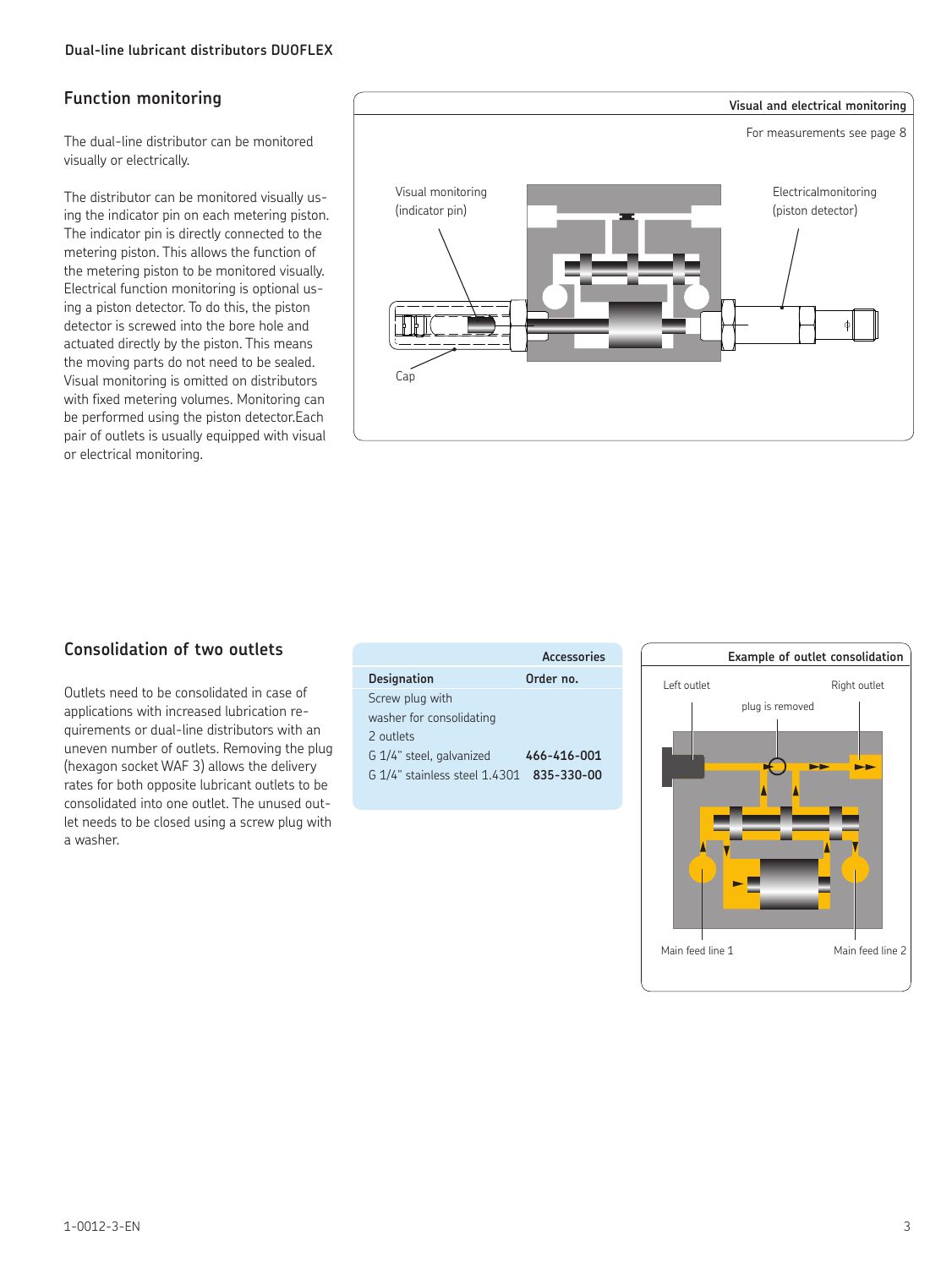### **Dual-line distributor with indicator pin and adjustable metering volume, delivery rate up to 0.5 and 1.5 cm3/stroke for oil and grease**



**Dual-line distributor with adjustable metering volume**



2

#

ع

 $\infty$ 

E>64;

 $\mathbf{1}$ 

ರ<br>U

 $\sigma$ 

3

\$

%

| General<br>Ambient temperature range $\ldots \ldots \ldots \ldots \ldots \ldots \ldots$ - 25 to + 80 °C                                                                                                                  |
|--------------------------------------------------------------------------------------------------------------------------------------------------------------------------------------------------------------------------|
| Material                                                                                                                                                                                                                 |
| Hydraulic<br>Max. operating pressure:                                                                                                                                                                                    |
| Distributor without electrical monitoring 400 bar<br>Volume per outlet and cycle, continuously adjustable 3):                                                                                                            |
|                                                                                                                                                                                                                          |
| Lubricant Greases up to NLGI Grade 3 and oils with<br>operating viscosity $\geq 50$ mm <sup>2</sup> /s based on mineral<br>oil or synthetic oils, compatible with plastics,<br>NBR elastomers, copper and copper alloys. |
| Worked penetration $\ldots \ldots \ldots$ > 220 $\frac{1}{10}$ mm (up to NLGI Grade 3)                                                                                                                                   |
|                                                                                                                                                                                                                          |
| 1) In case of an installation on movable machine parts or in case of strong vibrations,<br>the piston position of the distributor must not correspond with the direction of<br>movement of the machine part.             |

**Technical Data**

- *2) Outlets need to be consolidated in case of an uneven number of outlets (see page 3)*
- *3) See page 10 for continuous adjustment of the metered quantity; the distributor is set to maximum metering quantity at the factory.*

|                      |                              |                |                |                | <b>Dimensions</b>    |
|----------------------|------------------------------|----------------|----------------|----------------|----------------------|
| Number of<br>outlets | Dim. a<br>$\lceil mm \rceil$ | Dim. b<br>[mm] | Dim. c<br>[mm] | Dim. d<br>[mm] | Comp. weight<br>[kg] |
| $\overline{2}$       | 44.6                         | 30.6           | 223            | -              | 1.41                 |
| 4                    | 76.5                         | 625            | 223            | 319            | 2.75                 |
| 6                    | 108.4                        | 944            | 223            | 319            | 4.09                 |
| 8                    | 140.3                        | 126.3          | 223            | 319            | 5.43                 |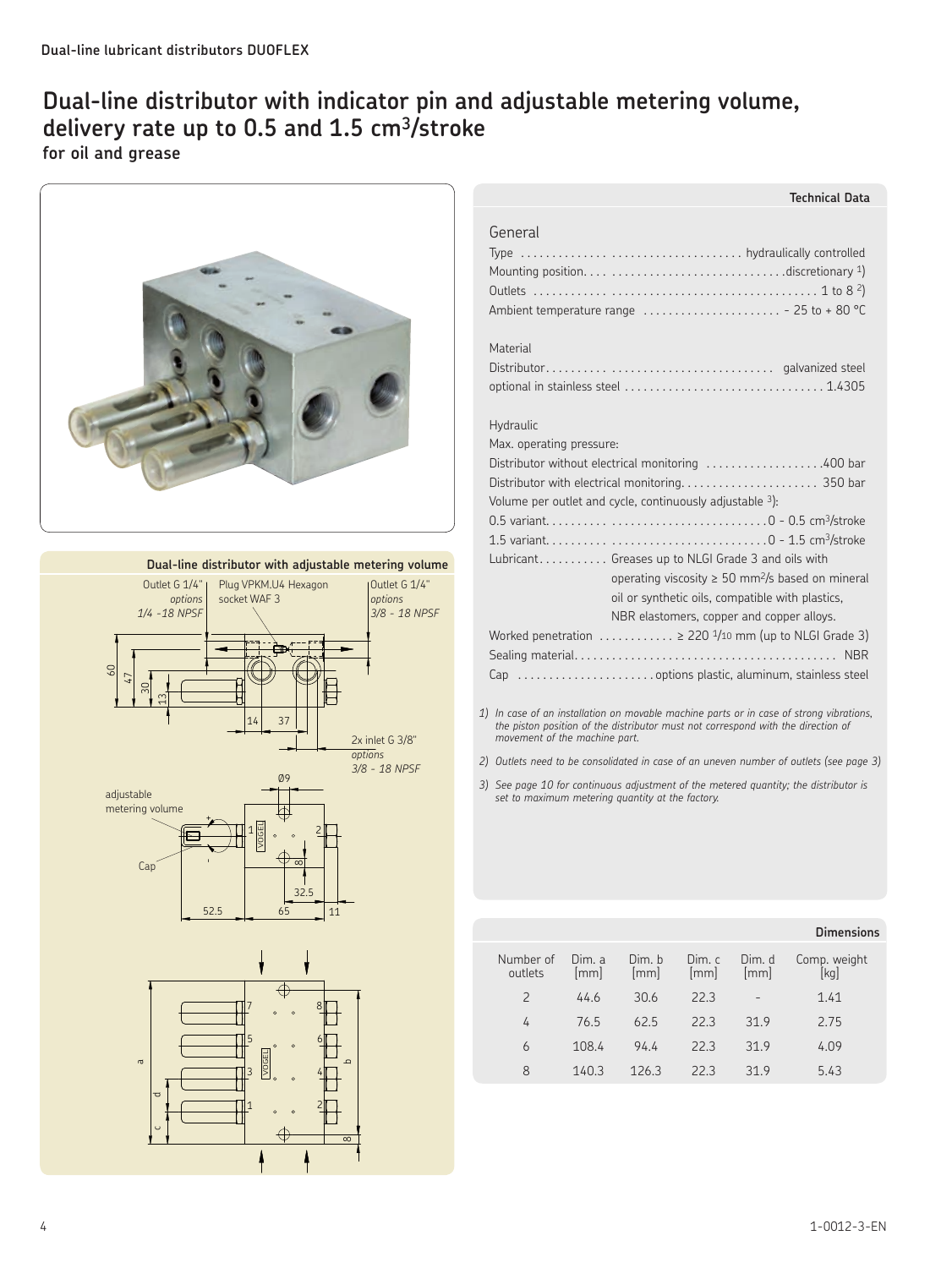### **Dual-line distributor with fixed metering volume, delivery rate up to 0.5 and 1.5 cm3/stroke for oil and grease**



### **Dual-line distributor with fixed metering volume**



#### **Technical Data**

#### **General**

For further technical data, see page 4

| Volume per outlet and cycle, fixed $1$ : |                                                                       |
|------------------------------------------|-----------------------------------------------------------------------|
|                                          | 0.5 variantoptions 0.125 / 0.25 / 0.375 / 0.5 cm <sup>3</sup> /stroke |
|                                          |                                                                       |

*1) Delivery rate is fixed at 25%, 50%, 75% or 100% of the maximum volume; see the key to order codes on page 11.*

|                                              |                         | Spare parts   |
|----------------------------------------------|-------------------------|---------------|
| <b>Designation</b>                           |                         | Order no.     |
| Metering screws, stainless steel             | Volume                  |               |
| for variant with 0.5 cm <sup>3</sup> /stroke | cm <sup>3</sup> /stroke |               |
| 25%                                          | 0125                    | 44-1821-3004  |
| 50%                                          | 0.25                    | 44-1821-2987  |
| 75%                                          | 0.375                   | 44-1821-2986  |
| 100%                                         | 0 <sub>5</sub>          | 44-1821-2985  |
| for variant with 1.5 cm <sup>3</sup> /stroke |                         |               |
| 25%                                          | 0.37                    | 44-1821-2981  |
| 50%                                          | 0.75                    | 44-1821-2982  |
| 75%                                          | 1 1 2                   | 44-1821-2983  |
| 100%                                         | 15                      | 44-1821-2984  |
|                                              |                         |               |
| <b>O-ring</b> per metering screw             |                         | WVN501-12x2.5 |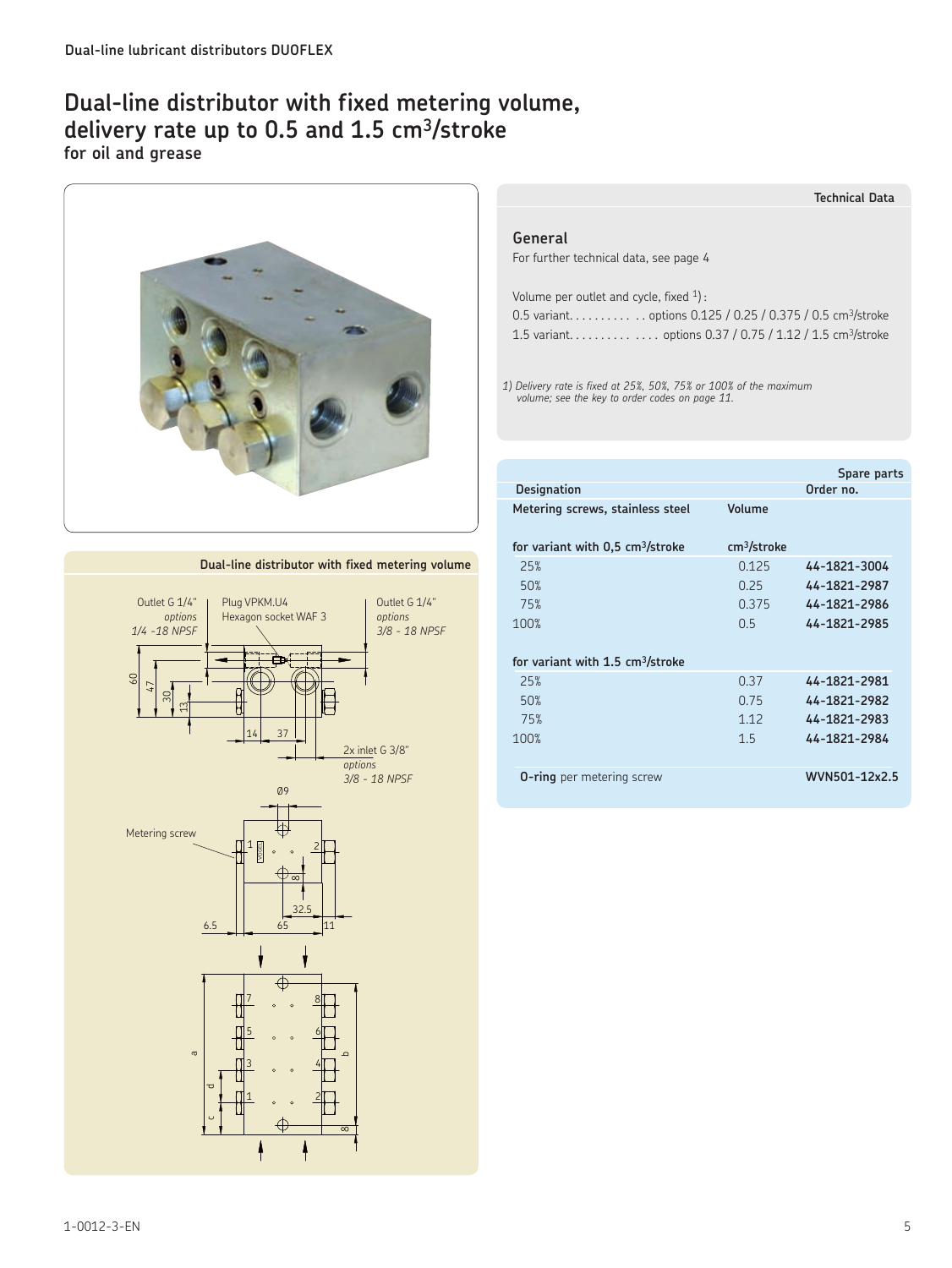### **Dual-line distributor with indicator pin and adjustable metering volume, delivery rate up to 5 cm3/stroke for oil and grease**



**Dual-line distributor with adjustable metering volume**







### **Technical Data**

### **General**

| Temperature range $\ldots \ldots \ldots \ldots \ldots \ldots \ldots \ldots \ldots -25$ to +80 °C |  |
|--------------------------------------------------------------------------------------------------|--|

### **Material**

| HydraulicMax. operating pressure: | Distributor without electrical monitoring 400 bar<br>Distributor with electrical monitoring 350 bar |  |
|-----------------------------------|-----------------------------------------------------------------------------------------------------|--|
| Volume per outlet and cycle,      |                                                                                                     |  |
|                                   | continuously adjustable $2)$ 0 - 5 mm <sup>3</sup> /stroke                                          |  |
|                                   | Lubricant Greases up to NLGI Grade 3 and oils with                                                  |  |
|                                   | operating viscosity $\geq 50$ mm <sup>2</sup> /s based on mineral                                   |  |
|                                   | oil or synthetic oils, compatible with plastics,                                                    |  |
|                                   | NBR elastomers, copper and copper alloys.                                                           |  |
|                                   | Worked penetration $\ldots \ldots \ldots$ > 220 $\frac{1}{10}$ mm (up to NLGI Grade 3)              |  |
|                                   |                                                                                                     |  |
|                                   |                                                                                                     |  |

*1) In case of an installation on movable machine parts or in case of strong vibrations, the piston position of the distributor must not correspond with the direction of movement of the machine part.*

- *2) Outlets need to be consolidated in case of an uneven number of outlets (see page 3)*
- *3) See page 10 for continuous adjustment of the metered quantity; the distributor is set to maximum metering quantity at the factory.*

|                      |                |                |                |                | <b>Dimensions</b>    |
|----------------------|----------------|----------------|----------------|----------------|----------------------|
| Number of<br>outlets | Dim. a<br>[mm] | Dim. b<br>[mm] | Dim. c<br>[mm] | Dim. d<br>[mm] | Comp. weight<br>[kg] |
| $\overline{2}$       | 44.6           | 30.6           | 22.3           |                | 1.41                 |
| 4                    | 76.5           | 625            | 223            | 319            | 2.75                 |
| 6                    | 108.4          | 94.4           | 223            | 319            | 4.09                 |
| 8                    | 140.3          | 126.3          | 223            | 319            | 5.43                 |
|                      |                |                |                |                |                      |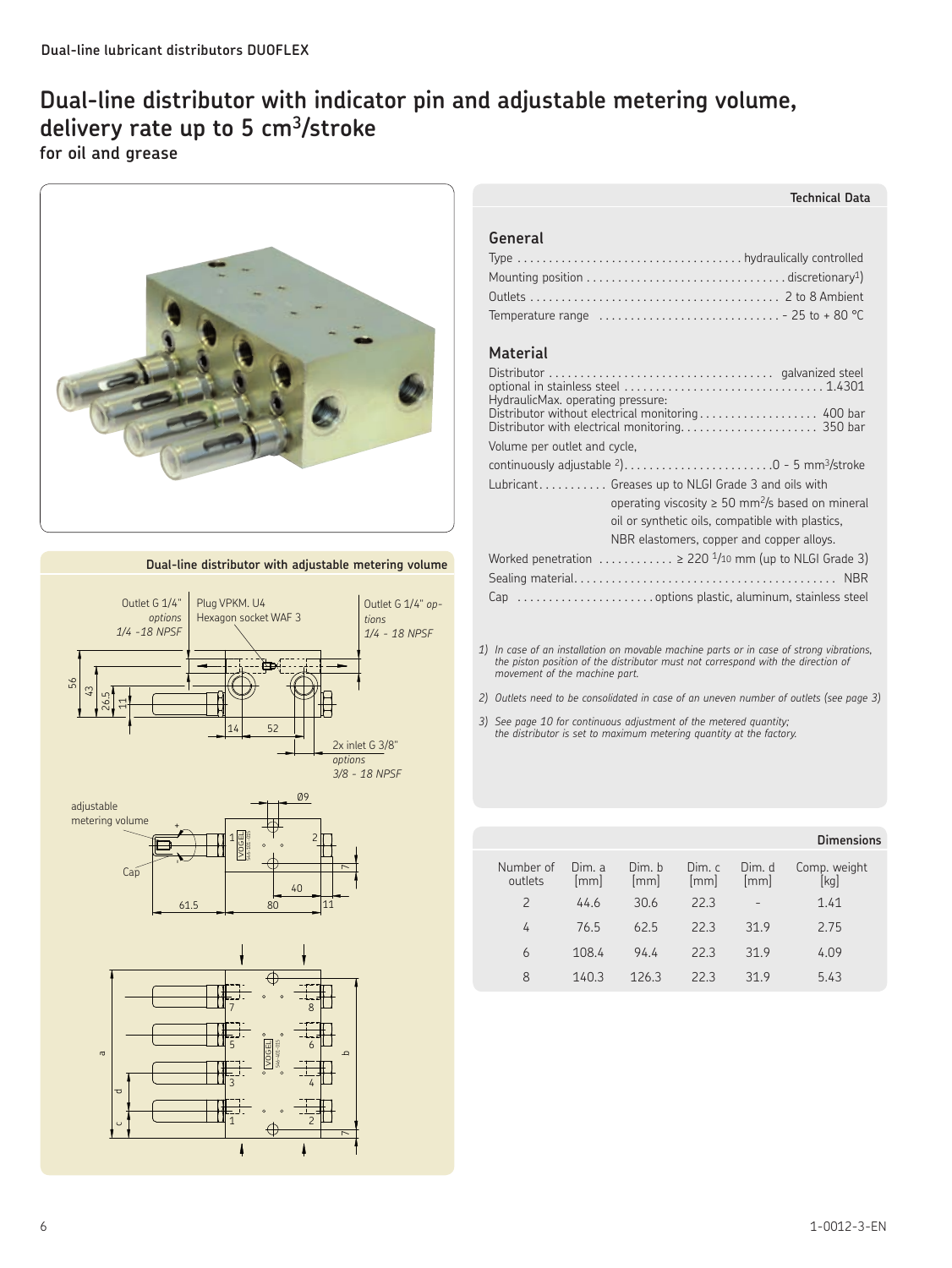### **Dual-line distributor with fixed metering volume, delivery rate up to 5 cm3/stroke for oil and grease**



### **Technical Data**

### **General**

For further technical data, see Technical Data on page 6

Volume per outlet and cycle, fixed <sup>1)</sup>:

5 variant. . . . . . . . . . options 1.25 / 2.5 / 3.75 / 5 cm3/stroke

*1) Delivery rate fixed at 25%, 50%, 75% or 100% of the maximum volume; see the key to order codes on page 11.*

|                                            |                         | Spare parts  |
|--------------------------------------------|-------------------------|--------------|
| <b>Designation</b>                         |                         | Order no.    |
| Metering screws, stainless steel           | Volume                  |              |
| for variant with 5 cm <sup>3</sup> /stroke | cm <sup>3</sup> /stroke |              |
| 25%                                        | 1 25                    | 44-1821-3008 |
| 50%                                        | 25                      | 44-1821-3007 |
| 75%                                        | 375                     | 44-1821-3006 |
| 100%                                       | 5                       | 44-1821-3005 |
|                                            |                         |              |
|                                            |                         |              |

**O-ring** per metering screw **WVN501-12x2.5** 



### **Dual-line distributor with fixed metering volume**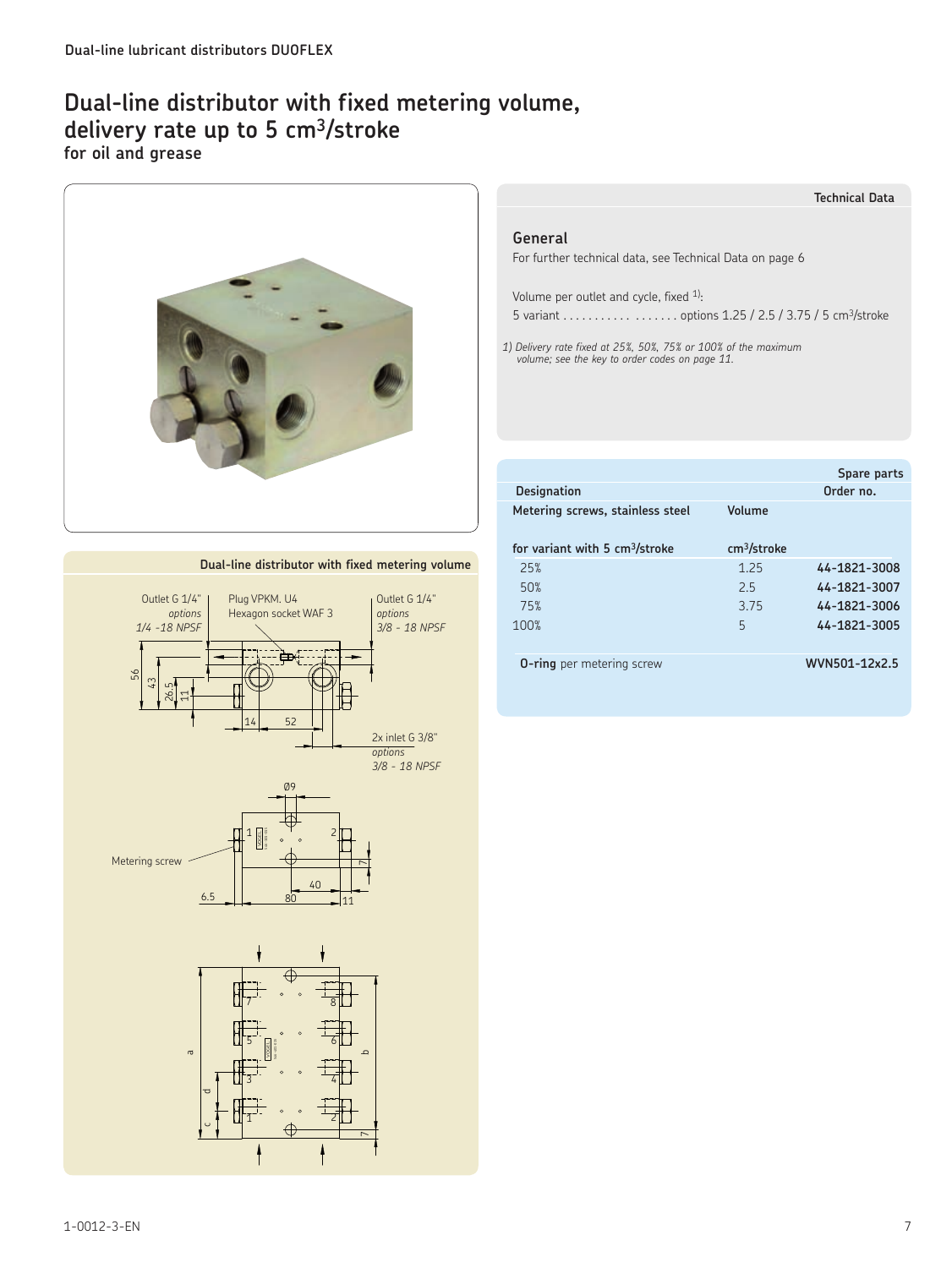### **Piston detector**

**for dual-line distributors**



### **Piston detector**





| Pin                      | Function<br>Conductor |            |
|--------------------------|-----------------------|------------|
|                          |                       | coloring   |
| 1                        | $(+)$                 | brown (BN) |
| $\overline{\phantom{0}}$ | output                | white (WH) |
| 3                        | $(-)$                 | blue (BU)  |

### **General Information**

| Piston detector 3-pin (short-circuit proof, intermittent and |
|--------------------------------------------------------------|
| protected against polarity reversal, NC contact PNP)         |
|                                                              |
|                                                              |
|                                                              |
|                                                              |
|                                                              |
|                                                              |
|                                                              |
|                                                              |
|                                                              |
| Housing material   stainless steel 1.4571                    |

|                                          | Spare parts   |
|------------------------------------------|---------------|
| <b>Designation</b>                       | Order no.     |
| Piston detector                          |               |
| for 0.5 and 1.5 $cm3/stroke$             | 177-300-130   |
| for $5.0 \text{ cm}^3/\text{stroke}$     | 177-300-131   |
| O-ring for piston detector               | WVN501-12x2.5 |
| Cable socket, straight, without cable    | 179-990-371   |
| Cable socket, angled, without cable      | 179-990-372   |
| Cable socket, straight, with cable (5 m) | 179-990-600   |
| Cable socket, angled, with cable (5 m)   | 179-990-601   |

### **Note**

The cable socket is ordered separately. For technical data, please refer to brochure no. 1-1730-EN, "Electrical Plug-In Connections".

### **Technical Data**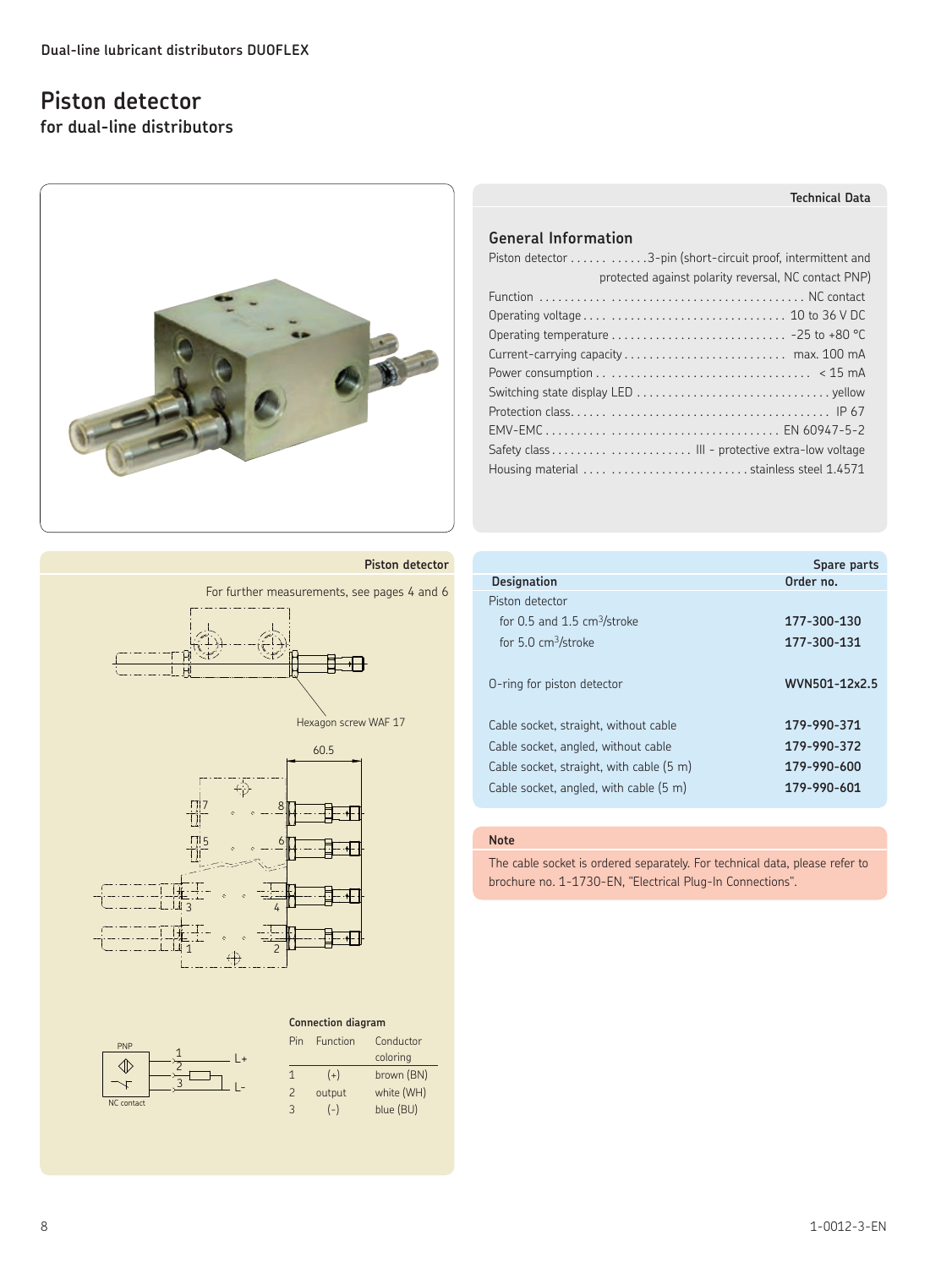# **Subsequent installation of a piston detector**

Piston detectors are used for electrical stroke monitoring of the distributor function.

Their compact, vibration-proof and maintenance-free construction makes them especially suitable for monitoring dual-line distributors.

The optional piston detector is attached using an O-ring. Additional attachments are not necessary.

### **Procedure**

### **Note!**

If the piston detector is later installed in a dual-line distributor, the following conditions and all corresponding safety regulations (see the Operating Instructions and local provisions) must be fulfilled.

- Turn off the dual-line system
- The dual-line distributor in question must be in a depressurized state.
- **Warning, potential burn risk!**  maximum lubricant temperature up to 80°C
- • Loosen screw plug (**1**) of the distributor piston (**2**) and remove plug together with O-ring (**3**)
- Insert new O-ring (4) in the sealing ring of the piston detector (5)
- • Carefully place the piston detector (**5**) on the distributor section (**2**) and attach it gently by hand
- While you tighten the piston detector (**5**) as follows, be sure that the cable socket connection (**6**) is not damaged or contaminated.
- • Tighten the piston detector (**5**) using a torque wrench (WAF 19) at a torque of 5 N/m
- Place the cable socket (7) on the piston detector and attach it by hand

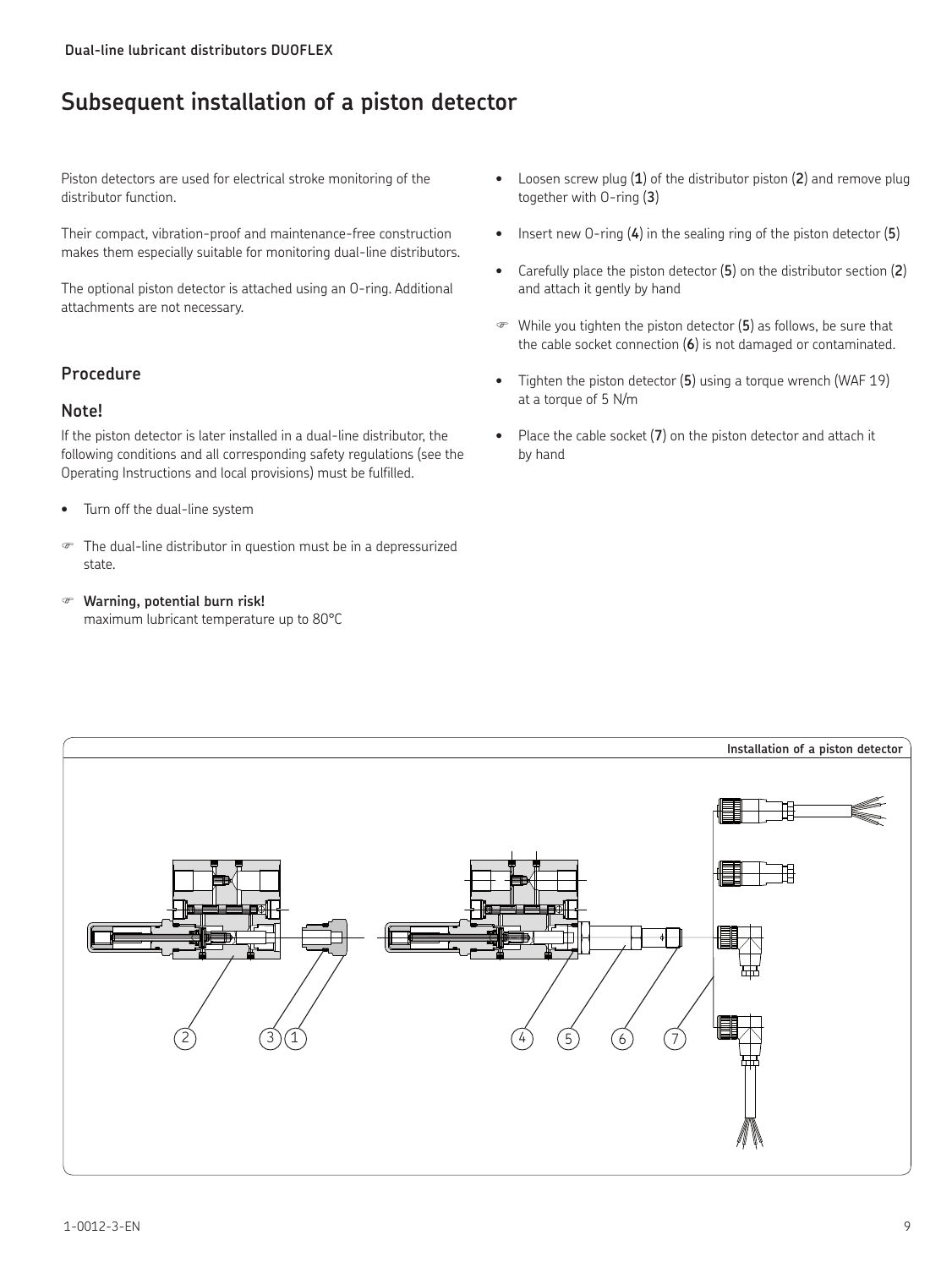# **Changing metering volume on adjustable dual-line distributor**

### **Setting the metered quantity:**

on a distributor with a delivery rate of **0 to 0.5 cm<sup>3</sup>/stroke**, 1 revolution of the setting screw corresponds to a **0,06 cm3** change in metered quantity.

on a distributor with a delivery rate of **0 to 1.5 cm<sup>3</sup>/stroke**, 1 revolution of the setting screw corresponds to a **0.14 cm3** change in metered quantity.

on a distributor with a delivery rate of **0 to 5 cm<sup>3</sup>/stroke**, 1 revolution of the setting screw corresponds to a **0,16 cm3** change in metered quantity.

Dual-line distributors in three sizes (0.5, 1.5 and 5.0 cm3/stroke) are set to a maximum metered quantity on delivery.

### **Reducing the delivery rate:**

- Remove cap
- Insert screwdriver in lockscrew "C"
- Loosen and unscrew the lockscrew
- Insert screwdriver in setting screw "B"
- • Reducing the delivery rate by screwing the setting screw in clockwise

### **Increasing the delivery rate:**

- Increasing the delivery rate by unscrewing the setting screw counterclockwise
- Adjustments made to the metering piston apply to both outlets
- • Position lockscrew "C" and fix against setting screw "B"
- Attach cap



#### **Accessories**

| <b>Description</b>                   | Order no.               | Order no.              |
|--------------------------------------|-------------------------|------------------------|
| Screw union                          | <b>Galvanized steel</b> | Stainless steel 1.4571 |
| Outlet G 1/4", tube diameter 6 mm    | 406-413W                | 406-413W-S3            |
| Outlet G 1/4", tube diameter 8 mm    | 408-403W                | 408-403W-S3            |
| Outlet G 1/4", tube diameter 10 mm   | 410-403W                | 410-403W-S3            |
| G 3/8", tube diameter 10 mm<br>Inlet | 410-413W                | 410-413W-S3            |
| G 3/8", tube diameter 12 mm<br>Inlet | 466-416-001             | 466-416-001-S3         |

*Screw unions as per DIN 2353, light series, galvanized or stainless steel. See Accessories Catalog, order no. 1-0103, for DIN 2353 screw unions, heavy series.*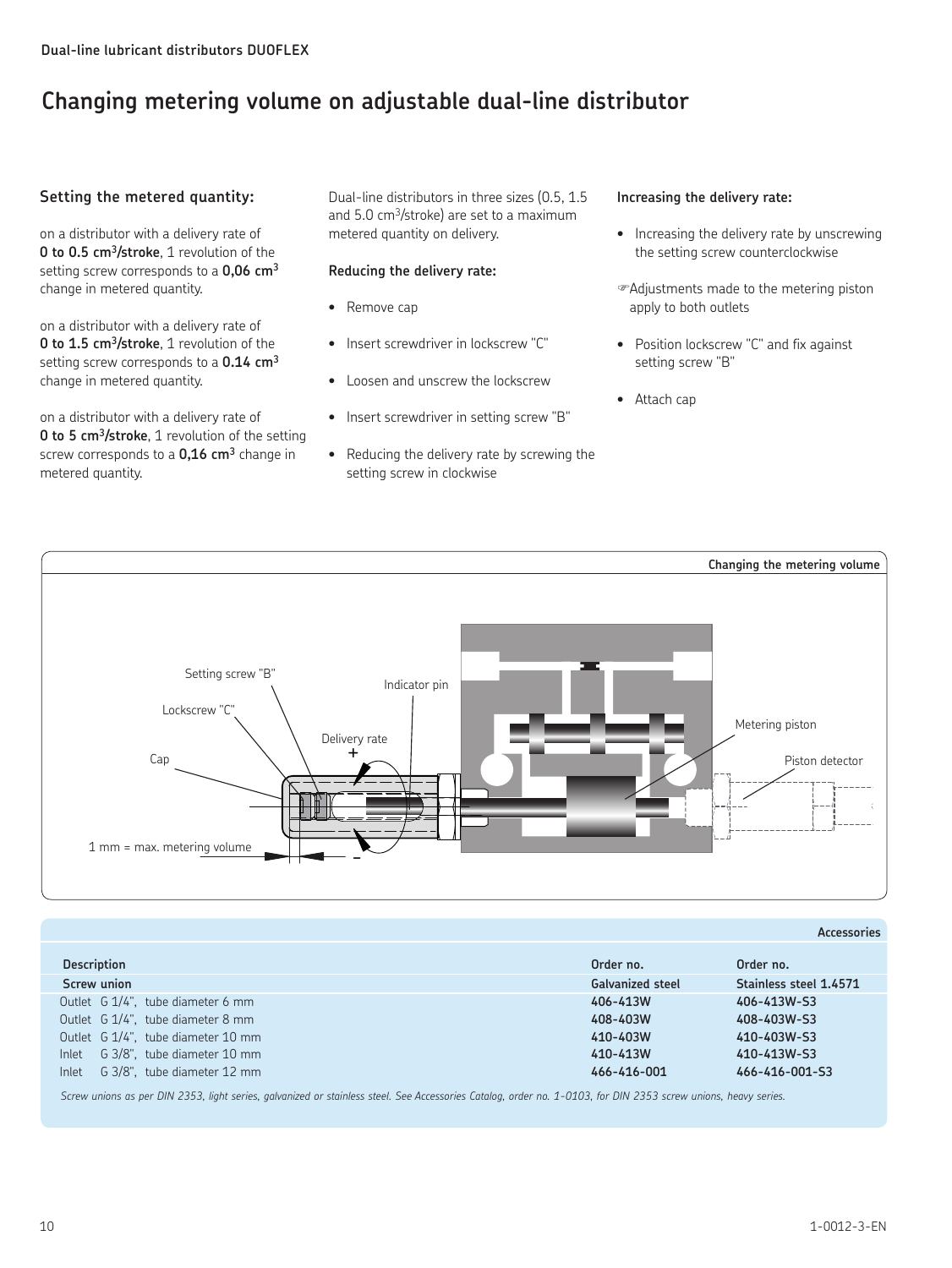| Key to order codes                                                                                                                                                                                                                                                                                                                    |                                                                                                                                                                                                                      |                                              |  |                   |      |
|---------------------------------------------------------------------------------------------------------------------------------------------------------------------------------------------------------------------------------------------------------------------------------------------------------------------------------------|----------------------------------------------------------------------------------------------------------------------------------------------------------------------------------------------------------------------|----------------------------------------------|--|-------------------|------|
|                                                                                                                                                                                                                                                                                                                                       | for fixed delivery rate                                                                                                                                                                                              |                                              |  | 546 -4 01 - 0 12  | 4321 |
|                                                                                                                                                                                                                                                                                                                                       | for adjustable delivery rate                                                                                                                                                                                         |                                              |  | $546 - 401 - 012$ |      |
| Dual-line block feeder <b>Constanting Constanting Constanting Constanting Constanting Constanting Constanting Constanting Constanting Constanting Constanting Constanting Constanting Constanting Constanting Constanting Consta</b><br><b>546</b> = Inlets and outlets with inch thread<br>545 = Inlets and outlets with NPSF thread |                                                                                                                                                                                                                      |                                              |  |                   |      |
| Design/Number of outlets                                                                                                                                                                                                                                                                                                              | $1 = 1$ part, 2 outlets $3 = 3$ part, 6 outlets<br>$2 = 2$ part, 4 outlets $4 = 4$ part, 8 outlets                                                                                                                   |                                              |  |                   |      |
| Change version                                                                                                                                                                                                                                                                                                                        |                                                                                                                                                                                                                      |                                              |  |                   |      |
| $Cap$ design $-$<br>2 = Stainless cap, (only for stainless steel)                                                                                                                                                                                                                                                                     | $0$ = plexiglass cap / without cap on distributor with fixed metering volume<br>$1 =$ aluminum cap, anodized (only galvanized for steel)                                                                             |                                              |  |                   |      |
|                                                                                                                                                                                                                                                                                                                                       | Delivery rate, design, with and without piston detector                                                                                                                                                              |                                              |  |                   |      |
| delivery rate up to $0.5 \text{ cm}^3/\text{stroke}$<br>09 = steel, galvanized, with piston detector                                                                                                                                                                                                                                  | $04$ = steel, galvanized, without piston detector $08$ = stainless steel, without piston detector                                                                                                                    | $10$ = stainless steel, with piston detector |  |                   |      |
| delivery rate up to 1,5 cm <sup>3</sup> /stroke<br>$12$ = steel, galvanized, with piston detector                                                                                                                                                                                                                                     | $11$ = steel, galvanized, without piston detector $13$ = stainless steel, without piston detector                                                                                                                    | $14$ = stainless steel, with piston detector |  |                   |      |
| delivery rate up to 5.0 cm <sup>3</sup> /stroke<br>$18$ = steel, galvanized, with piston detector                                                                                                                                                                                                                                     | 15 = steel, galvanized, without piston detector $16$ = stainless steel, without piston detector                                                                                                                      | $17$ = stainless steel, with piston detector |  |                   |      |
| see pages 5 and 7                                                                                                                                                                                                                                                                                                                     | The following information are only required for fixed delivery rate!                                                                                                                                                 |                                              |  |                   |      |
| Delivery rate, outlet 1 and 2 set to:                                                                                                                                                                                                                                                                                                 | 1 = 25 % delivery rate 2 = 50 % delivery rate 3 = 75 % delivery rate 4 = 100 % delivery rate                                                                                                                         |                                              |  |                   |      |
| Delivery rate, outlet 3 and 4 set to:                                                                                                                                                                                                                                                                                                 | Without code number = distributor has only 2 outlets<br>$1 = 25$ % delivery rate $2 = 50$ % delivery rate $3 = 75$ % delivery rate $4 = 100$ % delivery rate                                                         |                                              |  |                   |      |
| Delivery rate, outlet 5 and 6 set to:<br>Delivery rate, outlet 7 and 8 set to:                                                                                                                                                                                                                                                        | Without code number = distributor has only 4 outlets<br>$1 = 25$ % delivery rate $2 = 50$ % delivery rate $3 = 75$ % delivery rate $4 = 100$ % delivery rate<br>Without code number = distributor has only 6 outlets |                                              |  |                   |      |
|                                                                                                                                                                                                                                                                                                                                       | $1 = 25$ % delivery rate $2 = 50$ % delivery rate $3 = 75$ % delivery rate $4 = 100$ % delivery rate                                                                                                                 |                                              |  |                   |      |

### **Examples for ordering dual-line distributors with adjustable delivery rate:**

Dual-line block feeder with inch thread from series (**546**), 4 part with 8 outlets (**4**), change version (**01**), with plexiglass cap (**0**), with delivery rate up to 1.5 cm3/stroke, feeder housing made of galvanized steel with piston detector (**12**), has the following order number: **546- 401-012 Examples for ordering dual-line distributors with fixed delivery rate:**

Dual-line block feeder with inch thread from series (**546**), 4 part with 8 outlets (**4**), change version (**01**), with plexiglass cap (**0**), with delivery rate up to 1.5 cm3/stroke, feeder housing made of galvanized steel with piston detector (**12**) **and** fixed delivery rate from outlet 1+2 = 100% (**4**), outlet 3+4 = 75% (**3**), outlet 5+6 = 50% (**2**), outlet 7+8 = 25% (**1**), has the following order number: **546-401-012-4321**